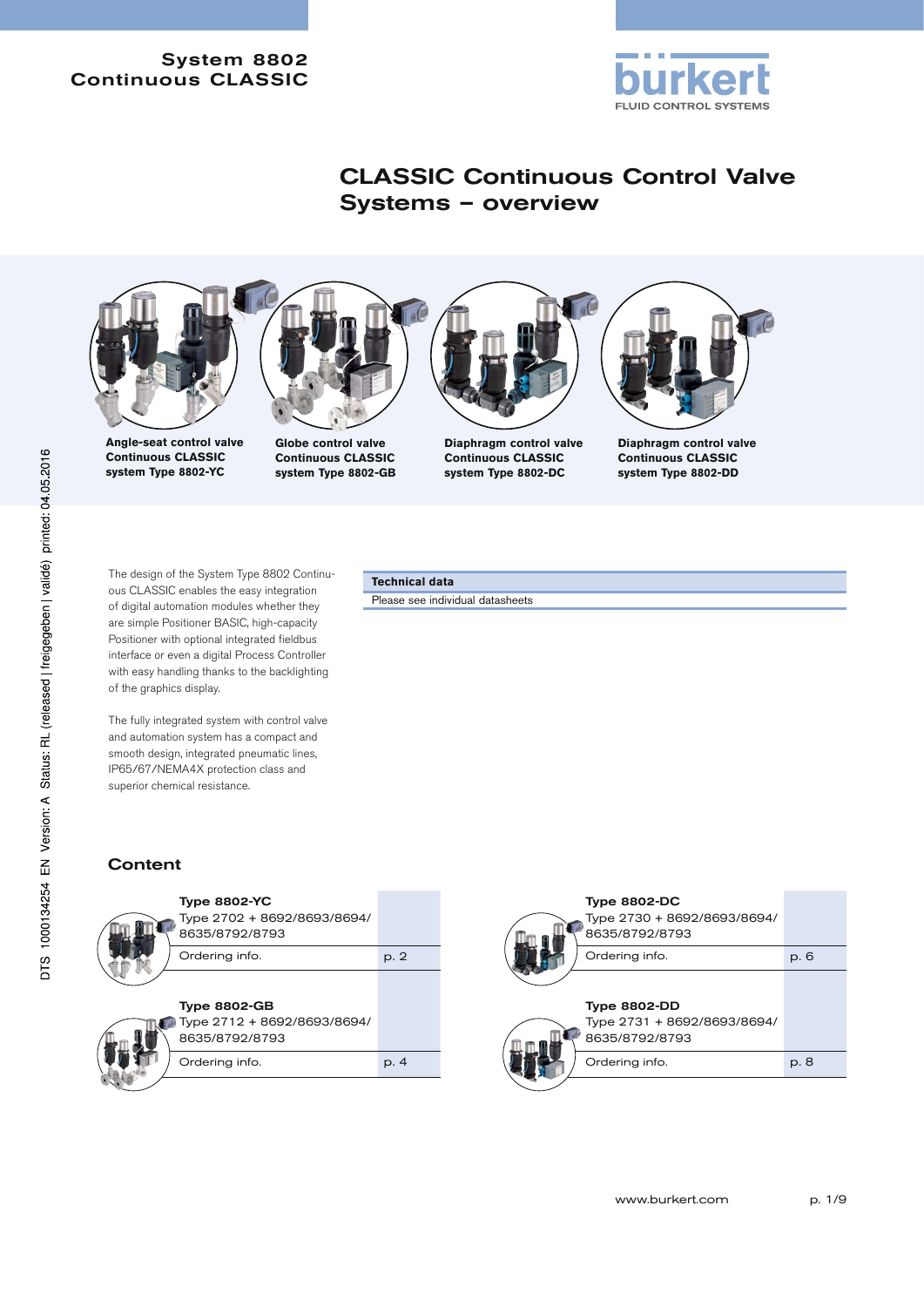

#### Ordering information for valve system Continuous CLASSIC Type 8802-YC

A valve system Continuous CLASSIC Type 8802-YC consists of an angle-seat control valve Type 2702 and a digital electropneumatic positioner Type 8692, a digital electropneumatic process controller Type 8693, a digital electropneumatic positioner BASIC Type 8694 (below), an electropneumatic positioner SideControl Type 8792/8793 and Type 8635 (next page) (see separate datasheets).

You order two components and receive a complete assembled and certified valve.

Click on the orange box "More info." below… you will come to our website for the resp. product where you can download the datasheet.

#### Ordering the valve system Continuous CLASSIC Type 8802-YC

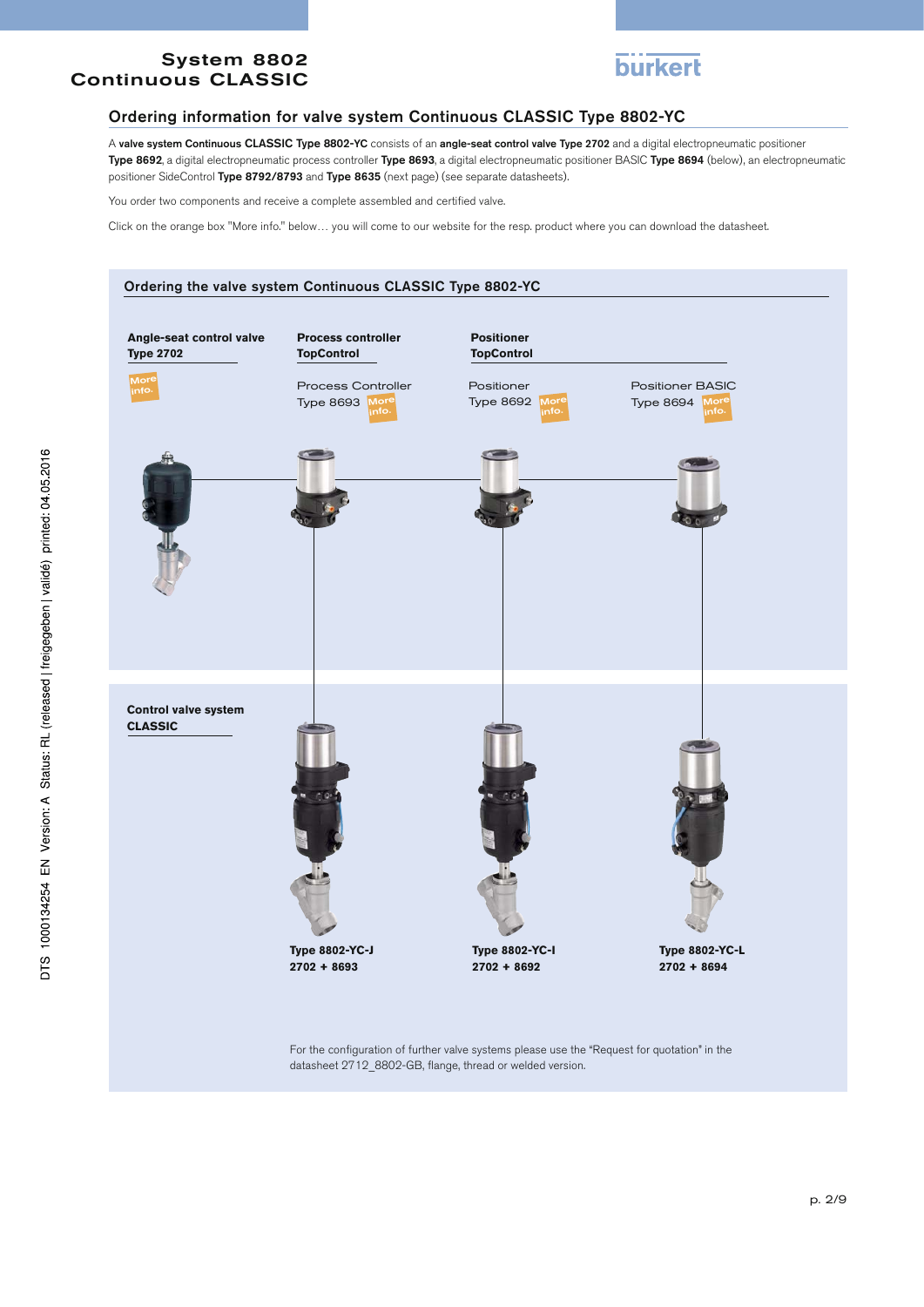

#### Ordering information for valve system Continuous CLASSIC Type 8802-YC, *continued*

A valve system Continuous CLASSIC Type 8802-YC consists of an angle-seat control valve Type 2702 and a digital electropneumatic positioner Type 8692, a digital electropneumatic process controller Type 8693, a digital electropneumatic positioner BASIC Type 8694 (previous page), an electropneumatic positioner SideControl Type 8792/8793 and Type 8635 (below) (see separate datasheets).

You order two components and receive a complete assembled and certified valve.

Click on the orange box "More info." below… you will come to our website for the resp. product where you can download the datasheet.



datasheet 2712\_8802-GB, flange, thread or welded version.

DTS 1000134254 EN Version: A Status: RL (released | freigegeben | validé) printed: 04.05.2016

p. 3/9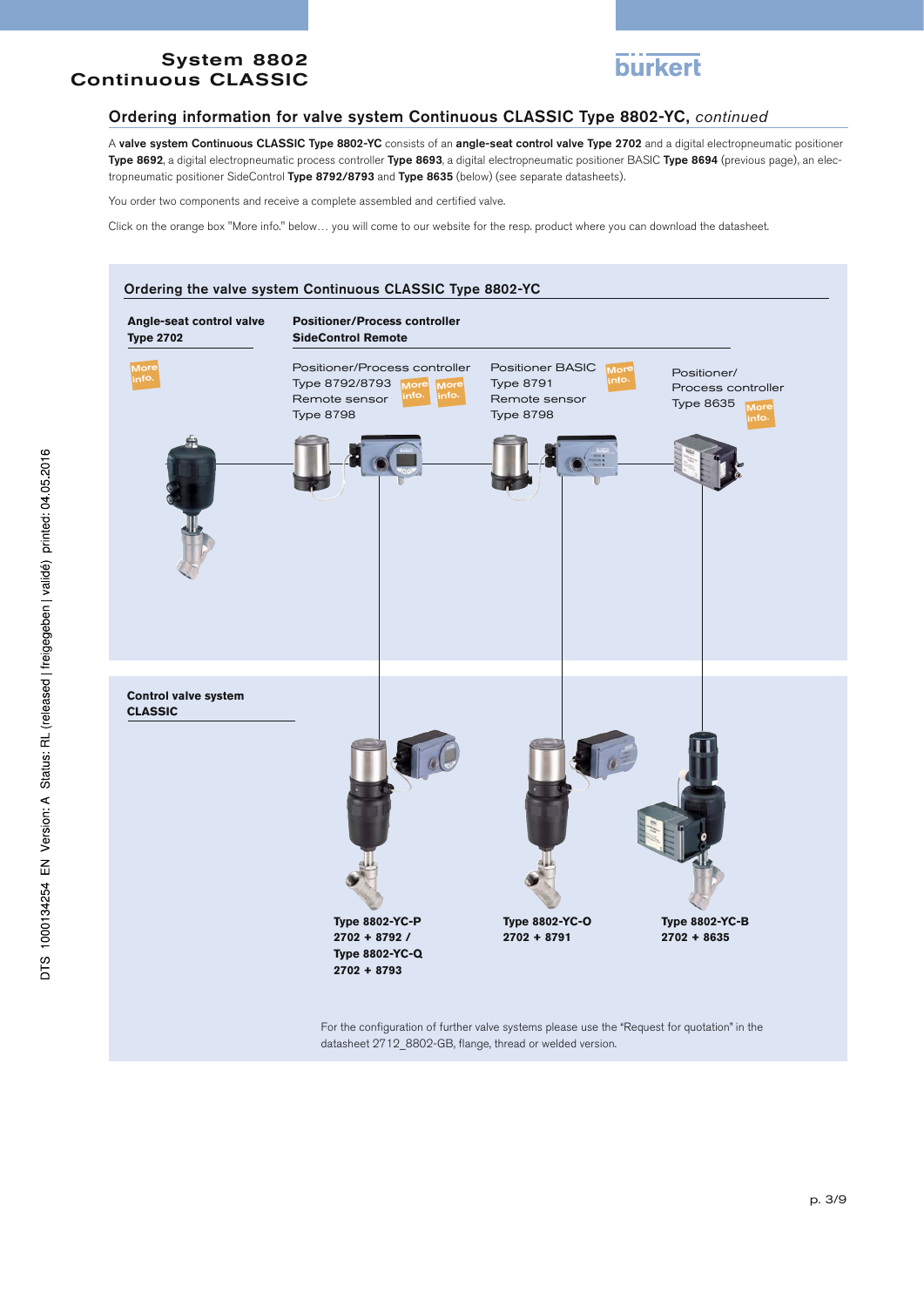

#### Ordering information for valve system Continuous CLASSIC Type 8802-GB

A valve system Continuous CLASSIC Type 8802-GB consists of an globe control valve Type 2712 and a digital electropneumatic positioner Type 8692, a digital electropneumatic process controller Type 8693, a digital electropneumatic positioner BASIC Type 8694 (below), an electropneumatic positioner SideControl Type 8792/8793 and Type 8635 (next page) (see separate datasheets).

You order two components and receive a complete assembled and certified valve.

Click on the orange box "More info." below… you will come to our website for the resp. product where you can download the datasheet.



datasheet 2712\_8802-GB, flange, thread or welded version.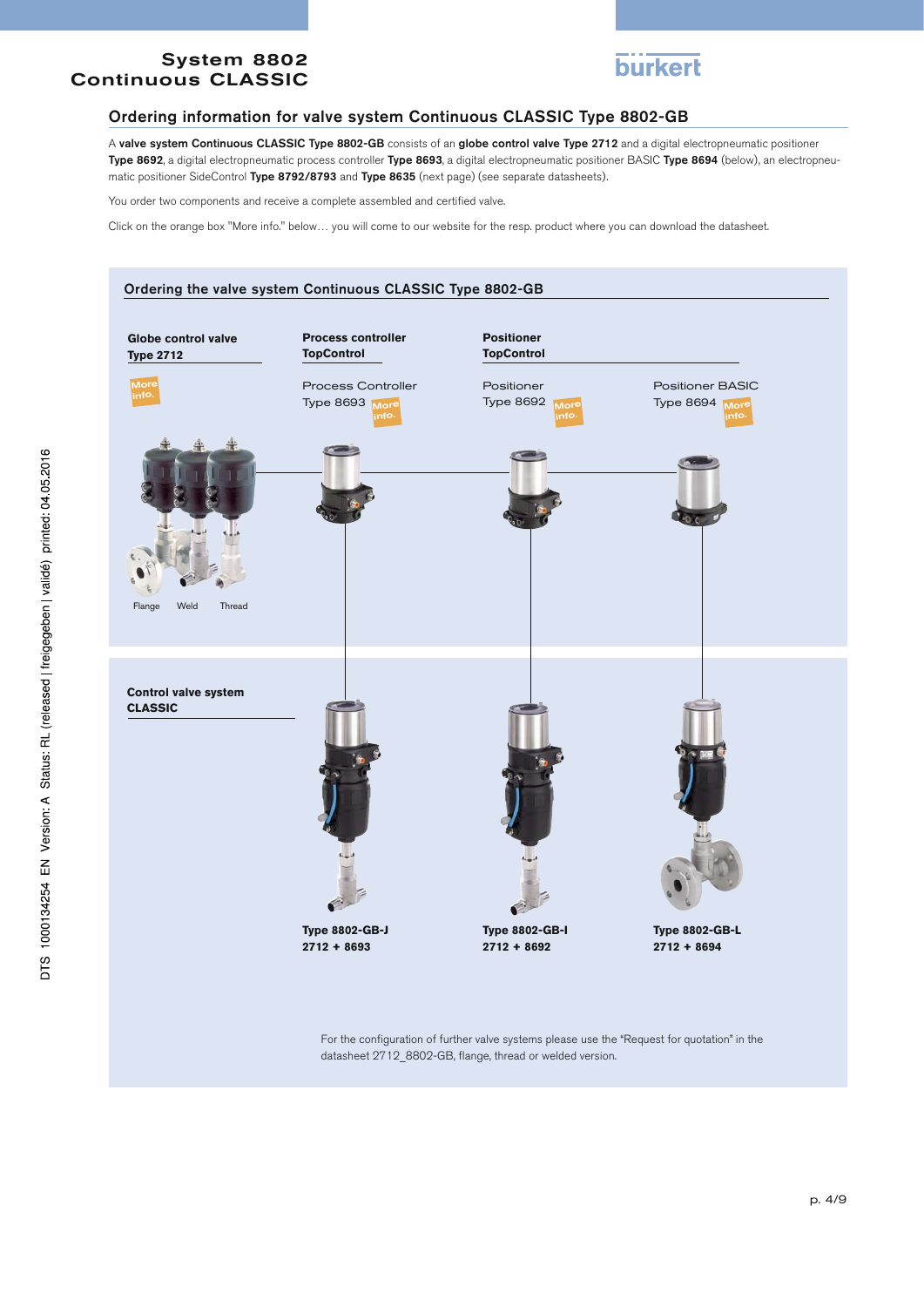

#### Ordering information for valve system Continuous CLASSIC Type 8802-GB, *continued*

A valve system Continuous CLASSIC Type 8802-GB consists of an globe control valve Type 2712 and a digital electropneumatic positioner Type 8692, a digital electropneumatic process controller Type 8693, a digital electropneumatic positioner BASIC Type 8694 (previous page), an electropneumatic positioner SideControl Type 8792/8793 and Type 8635 (below) (see separate datasheets).

You order two components and receive a complete assembled and certified valve.

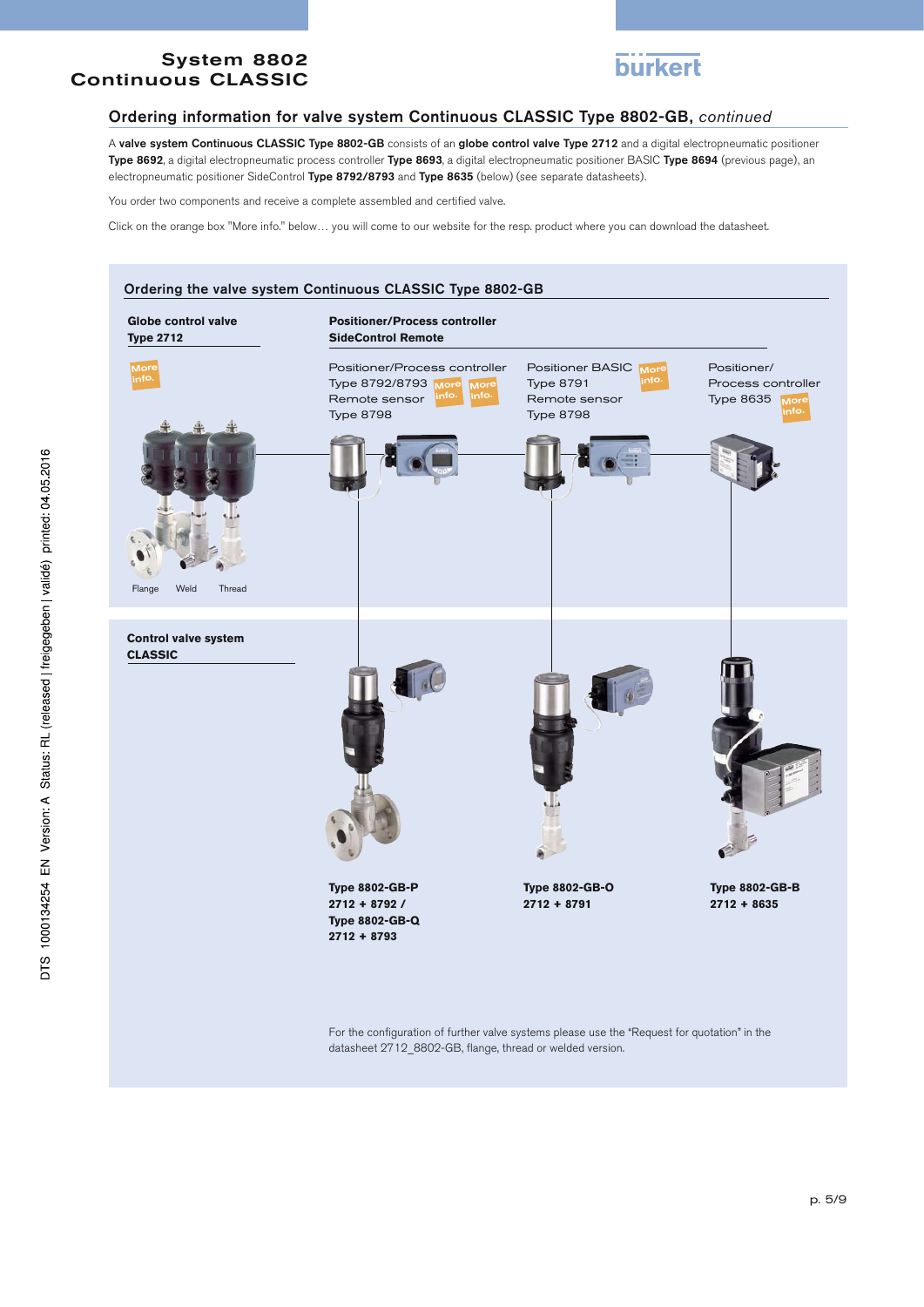

#### Ordering information for valve system Continuous CLASSIC Type 8802-DC

A valve system Continuous CLASSIC Type 8802-DC consists of an diaphragm control valve Type 2730 and a digital electropneumatic positioner Type 8692, a digital electropneumatic process controller Type 8693, a digital electropneumatic positioner BASIC Type 8694 (below), an electropneumatic positioner SideControl Type 8792/8793 and Type 8635 (next page) (see separate datasheets).

You order two components and receive a complete assembled and certified valve.

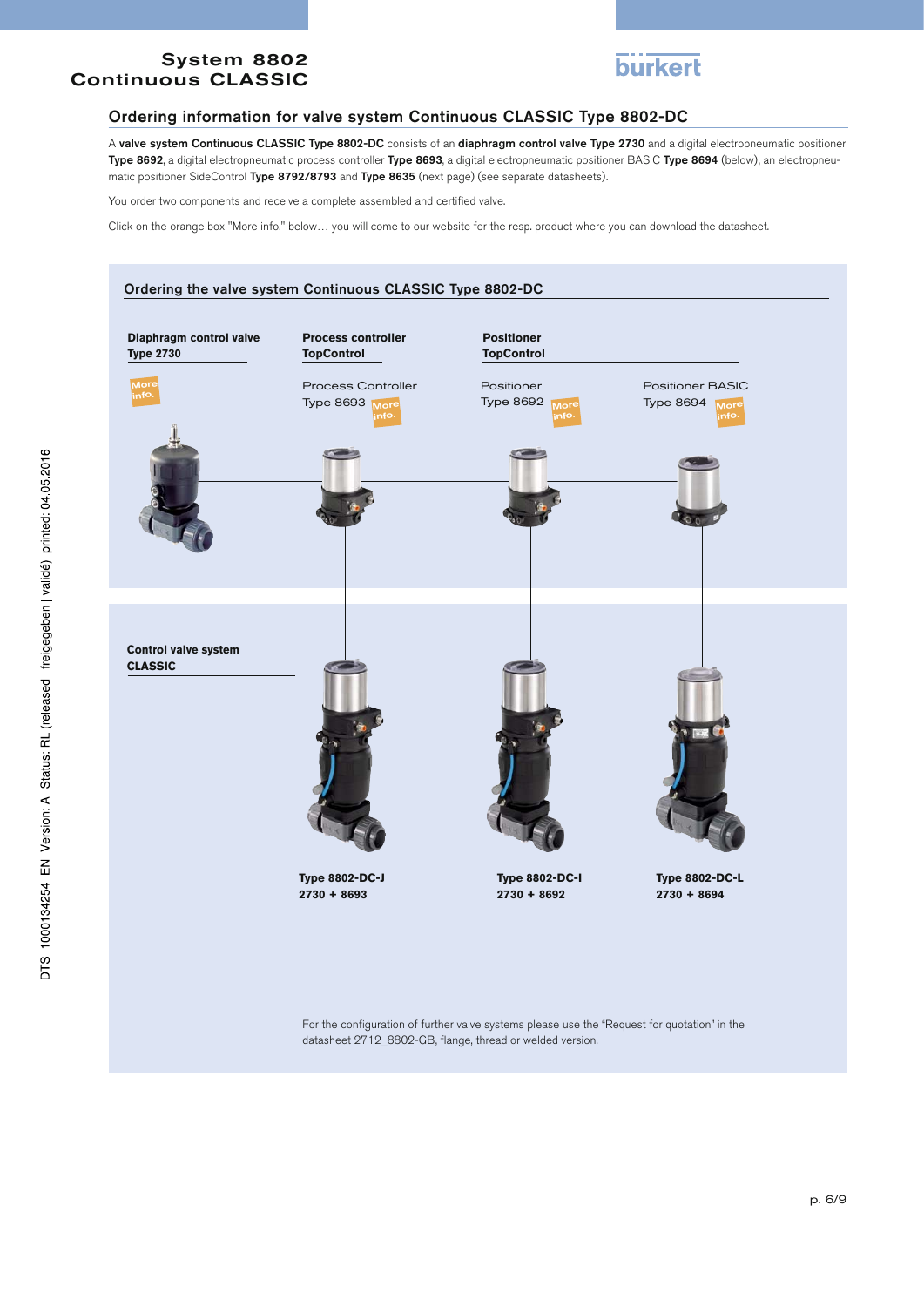

#### Ordering information for valve system Continuous CLASSIC Type 8802-DC, *continued*

A valve system Continuous CLASSIC Type 8802-DC consists of an diaphragm control valve Type 2730 and a digital electropneumatic positioner Type 8692, a digital electropneumatic process controller Type 8693, a digital electropneumatic positioner BASIC Type 8694 (previous page), an electropneumatic positioner SideControl Type 8792/8793 and Type 8635 (see separate datasheets).

You order two components and receive a complete assembled and certified valve.

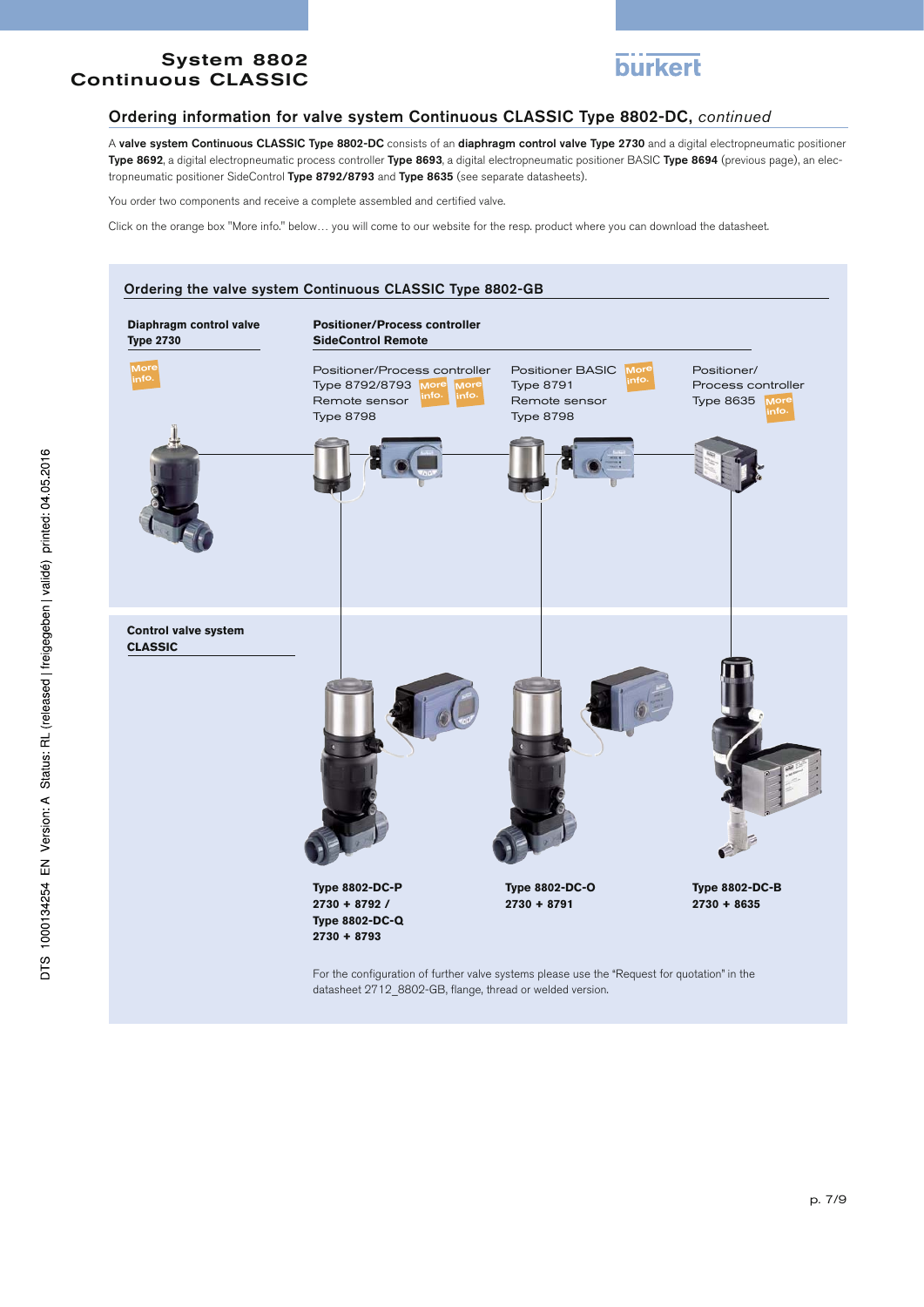

#### Ordering information for valve system Continuous CLASSIC Type 8802-DD

A valve system Continuous CLASSIC Type 8802-DD consists of an diaphragm control valve Type 2731 and a digital electropneumatic positioner Type 8692, a digital electropneumatic process controller Type 8693, a digital electropneumatic positioner BASIC Type 8694 (below), an electropneumatic positioner SideControl Type 8792/8793 and Type 8635 (next page) (see separate datasheets).

You order two components and receive a complete assembled and certified valve.